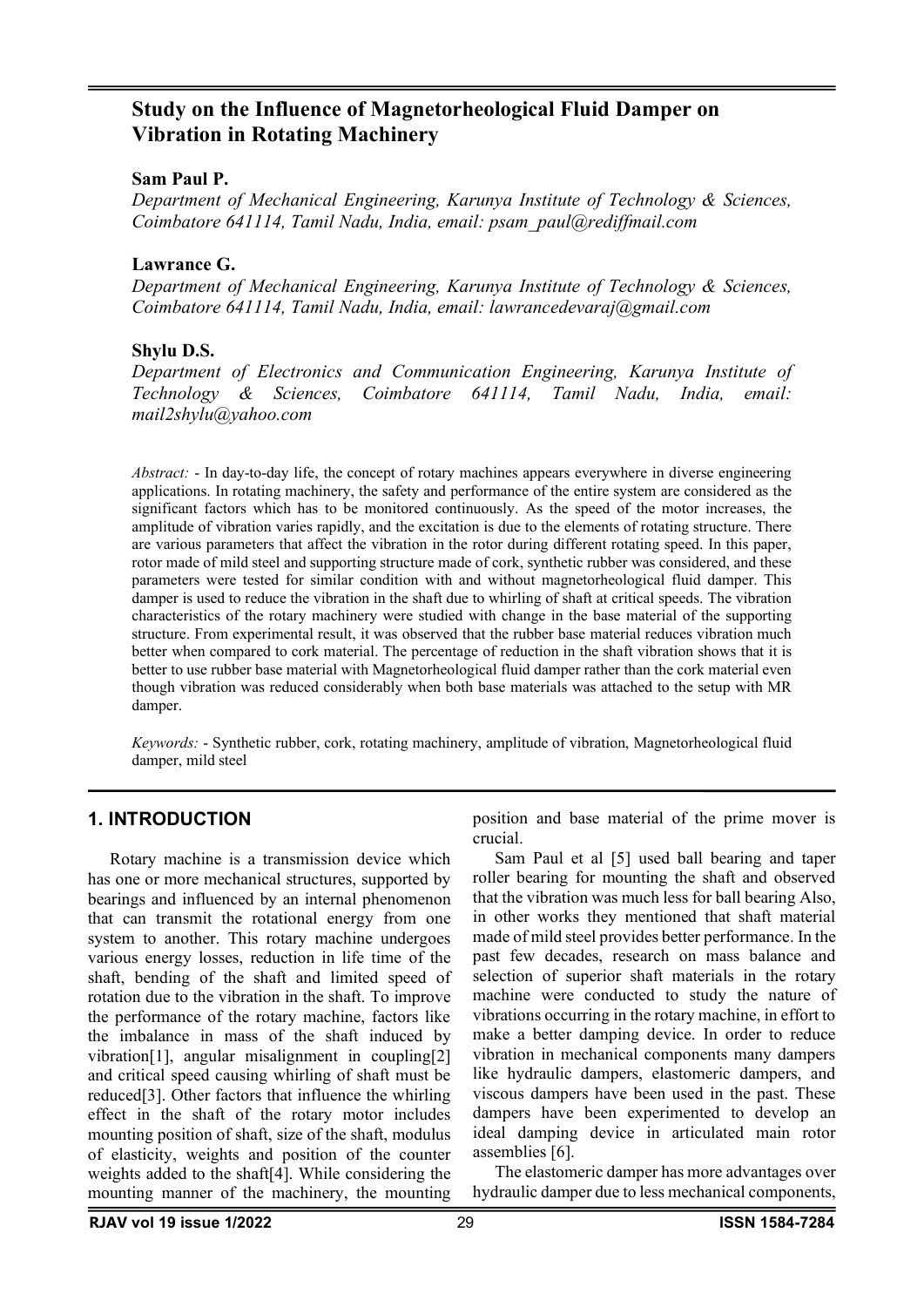maintenance cost and weight [7]. Prior investigations on viscous dampers, enunciates its relative efficiency in providing temperature compensation over the operating temperature range of the viscous working fluid viscous shear dampers than its counterparts. However, viscous dampers are unnecessarily complicated mechanically, which reduces their reliability component. In order to explore more on formulating a rotary viscous damper, a level of reliability is of prime concern. Generally, silicone fluid is a preferred viscous damper material due to its inherent damping characteristic of withstanding high temperature [8]. However rotary motor applications in aircraft, military equipment require, working temperatures at around 160 F which the conventional silicone fluid cannot suffice since its efficiency is reduced by 50 % when compared to its room temperature efficiency.

Magnetorheological fluid is a better substitute as it permits continuous control over the fluid viscosity by varying the power of the electromagnet [9] which also aligns the magnetic particles suspended in the carrier oil [10]. The passive types of damper have a fixed setting during their lifetime, and hence they are not able to operate satisfactorily in a broad range of road states. This problem can be overcome by active or semi-active suspension systems like the MR damper [11]. By using the MR damper in suspensions, performance indices like ride comfort and vehicle stability has been improved. Sam Paul et al [12], used magnetorheological fluid damper and confirmed its influence on the reduction of tool vibration during metal cutting. The magnetorheological fluid is still vulnerable at very high temperature range and its ability to control vibration depends on the applied current intensity, size of the iron particles and viscosity of the fluid [13], [14]. They also concluded that the concept of magnetorheological fluid damper is much superior to the rest of the passive dampers in all the cases.

From the review of literature it was revealed that vibration is a significant factor in rotating machinery and no attempt was made in the past to control vibration using magnetorheological fluid which was successful in vibration control. In this paper, it was planned to study the effect of vibration in rotating machinery using base material made of rubber and cork and also to study the effect of magnetorheological damper in rotating machinery. In magnetorheological fluid damper, when an electric field is applied to magnetorheological fluid, the fluid becomes a semisolid and this transition is reversible which can achieve in a few milliseconds. Experimental setup was developed and experiments were conducted in rotary machines for base material rubber and cork with and without magnetorheological

fluid. Magnetorheological fluid damper used in this study appears to reduce vibration effectively in different operating condition with base materials made of synthetic rubber. From the results it was observed that magnetorheological fluid can be used in rotary machines to control vibration and the intensity of vibration can be suppressed using active control system.

### **2. MATERIAL SELECTION**

In the industrial sector, preventing unexpected failures of the component is paramount which helps to improve the efficiency. In rotating machinery, the amplitude of speed and vibration is directly related with the rotational amount of mechanical issues in machinery like misalignment, imbalance. When the rotational speed increases with imbalance in machinery, it seems centrifugal force will be increased which in turn cause the vibration amplitude to increase accordingly. Also, effects of misalignment are much more complex than unbalance which will also increase the amplitude of vibration abruptly. Other factors which results in high amplitude of vibration during increase in speed would be worning of bearings, improper lubrications, worn seals and poor isolation. In order to control vibration, selection of base material and damper was considered and analyzed in this investigation.

### **2.1 Selection of material**

In this paper, the shaft material is made of mild steel which has high resistance to breakage, is used [4]. Mild steel has high strength due to low amount of carbon content. Due to this property, mild steel can be easily machined and welded. Unlike high carbon steel it cannot be hardened through heat treatment process. In mild steel dislocation occurring inside the iron crystal which allow the lattice layers to slide against each other will be prevented and this resulted in good ductile property. The cost of the mild steel is also comparatively lower than other material.

**Table 1.** Composition of Mild Steel

| % composition<br>in weight | Materials        |
|----------------------------|------------------|
| 0.205                      | C                |
| 0.5                        | $\sum_{i=1}^{n}$ |
| 0.27                       | ä,               |
| 0.035                      | S                |
| 0.035                      | ≏                |
| 0.25                       | ٹ                |
| 0.25                       | Ż                |
| 0.25                       | ి                |
| rest                       | $\mathbf{F}$     |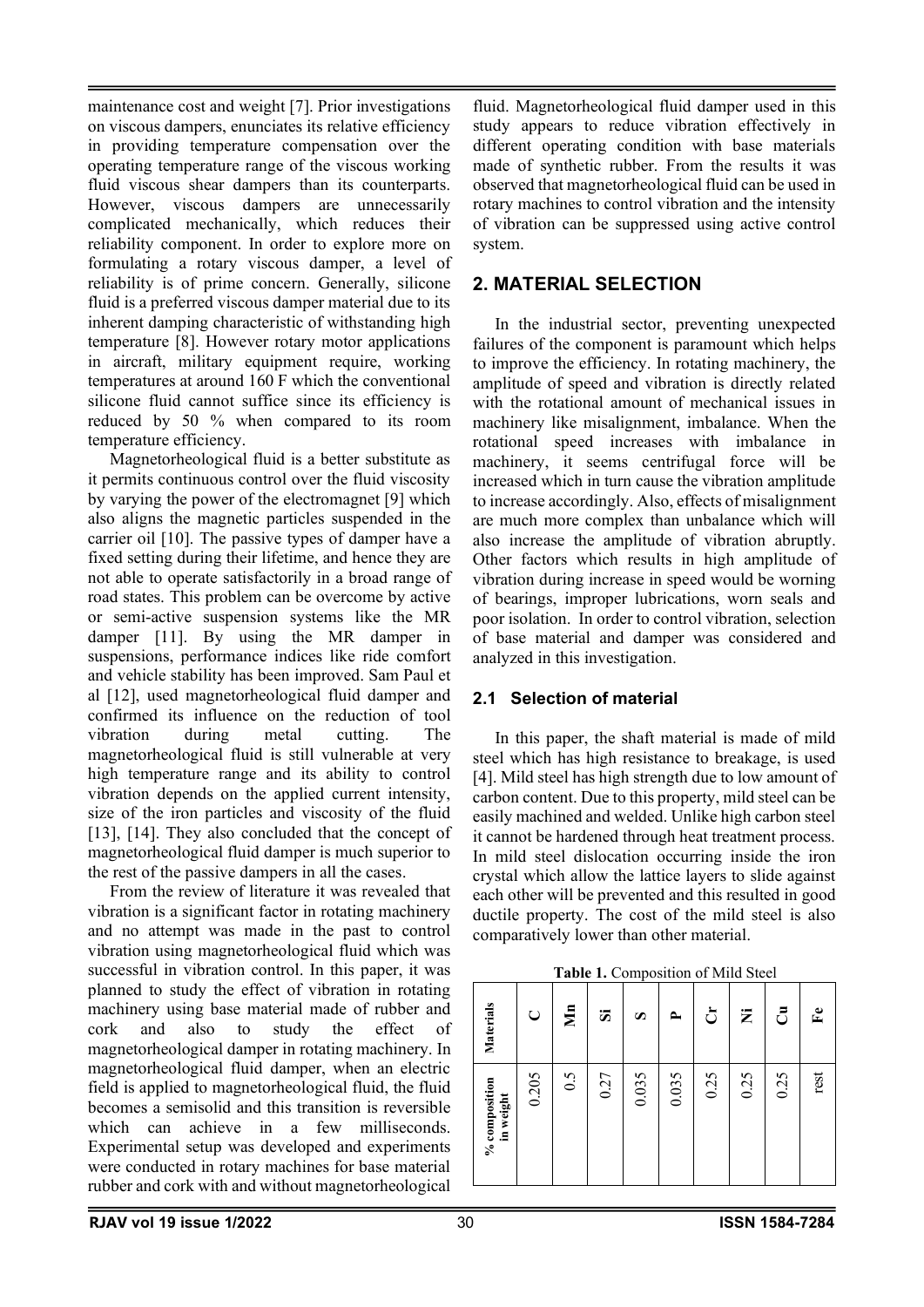#### **2.2. Selection of base materials**

The prime mover was mounted on the base material (cork and rubber) to enable the absorption and transmission of the vibration to the bed. Base material which is composed of irregularly shaped dead cells cork was extracted from the tree bark and it has honeycomb like structure with huge vacant areas providing a porous texture. Due to its huge porosity, density of one fourth that of water (450kg/ m<sup>3</sup>) and many layers of microscopic bubble wrap, it was considered a better cushioning material with a flexural strength of about 2.25 MPa, after being crushed under a pressure of 96,000 kPa, the cork generally regains 90 % of its original size within 24 hours due to its higher elasticity with an outstanding compressive strength of 1-26 MPa [15]. Cork is highly resistant to wear, used as insulation and is durable [16]. Also, it is capable of acting as friction lining material especially in internal lining of submarines, automatic transmission clutches and external protection layer in rockets against extremely high temperature caused by friction on its re-entry into the earth's atmosphere. It is reckoned as ecofriendly due to its slow-burning, energy absorption ability which allows a very low level of  $CO<sub>2</sub>$  gases release.

Besides, the synthetic rubber which is an artificial elastomer possess greater flexibility and resistance to corrosion (due to oil, grease and salt water). This factor controls the damage caused by extensive vibration and extends the machinery's life expectancy [17]. Also, it helps to avoid the need for expensive structural designing of machinery. The elastic characteristic of rubber is mainly due to the presence of resting chains of chemical structure, which can stretch and contract on application of heavy loads and regain its original shape once the tension is removed. In addition to this, the synthetic rubbers are inert in nature and can be readily used without further processing which finds a most common application as a coating material for tanks carrying the highly reactive fluids. In this work, the compressibility and elasticity of cork material and the mechanical resistance and stable inert nature of rubber has been combined to yield the desired base material.

### **3. DEVELOPMENT OF MAGNETO-RHEOLOGICAL FLUID DAMPER**

Magnetorheological fluid belongs to a class of comfortable fluid which has the ability to reversibly change from a viscous liquid to a semi solid in milliseconds when exposed to magnetic field. During magnetization, the suspended particles polarize and interact to form a structure aligned with magnetic

field. This change in material increases the fluid viscosity and the fluid develops the characteristics of semi-solid state. The viscosity of MR fluid increases as the strength of magnetic field increases and when the magnetic field is removed, MR fluid revers to its previous position. A line sketch of MR fluid setup developed for this work is shown in Figure1. In this paper, MR fluid was prepared by mixing of iron particles (Size: 38 microns) and oil (Grade: SAE 40) in the optimal 70:30 ratio to get a better damping effect [12]. The shaft was connected with a simple roller bearing with an outer sleeve. The outer sleeve is connected to the piston head of the damper which moves vertically inside the cylinder. The winding coil used is a standard wire gauge 25. The specification of the SWG 25 wire is given as follows:

Diameter =  $0.508$ mm, crosssectional area =  $0.203$ mm<sup>2</sup>, resistance per length = 279  $\Omega$ \km, current carrying capacity =  $0.800$  A.

The coil is equipped with 1500 turns and it is supplied with DC current of 12 V (2 A). The magnetomotive force (A) and magnetic field strength $(A/m)$  are calculated using the formulas given bellow

Magneto motive force  $F<sub>m</sub>=I<sup>*</sup>N= 0.8*1500 = 1200A$ where  $I=$  current,  $N=$  number of turns  $l= 2*\pi * r=2*\pi * 0.508=3.191;$ r= radius of the coil Magnetic field strength  $(H) = F_m / 1 = 376.17$  A/m.



**Figure 1.** Line sketch of magnetorheological fluid damper.

As shown in Figure 1, magnetorheological fluid setup consists of a piston(P) which moves inside a cylindrical cup containing MR fluid and top end of the piston is attached with ball bearing that matched with the rotating shaft so that piston can be held rigidly without affecting the rotating movement of shaft. The bottom end of the cylinder is rigidly attached to the test bed or base using screws and nuts. MR fluid will be magnetized by passing current through the coil. When the coil is energized, MR fluid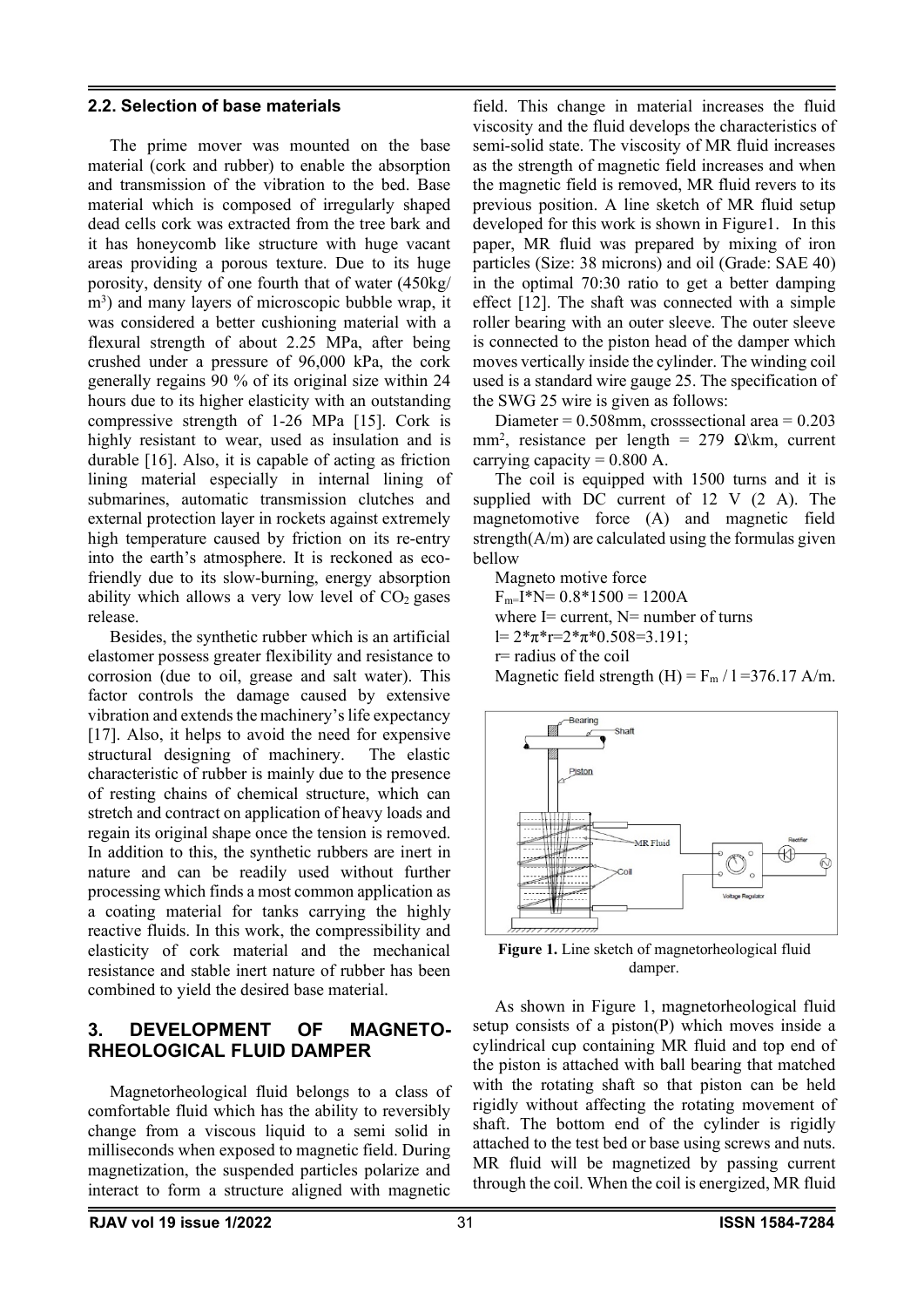is activated and offers resistance to the motion of the piston, thereby damping the vibration. From literature it was observed that the viscosity index of the fluid medium, size if the ferro magnetic particle the current through the coil [12]. In this investigation supply voltage of 30 V was used as higher supply voltage will increase the damping ability. Also, cylindrical shaped plunger with 38-micron size iron particle and oil with viscosity index (SAE 40) was used as these parameters can offer higher resistance to the movement of the plunger while damping the vibration [14].

### **4. EXPERIMENTAL SETUP**

The specification of the required experimental setup is shown in the Table1 and the photograph of the experimental setup is presented in Figure 2.

| Sl. No. | Name of the                  | Specification          |  |
|---------|------------------------------|------------------------|--|
|         | equipment                    |                        |  |
| 1.      | Length of the<br>shaft       | 780mm                  |  |
| 2.      | Diameter of the<br>shaft     | 15 <sub>mm</sub>       |  |
| 3.      | Speed of the<br>motor        | 0-3000rpm              |  |
| 4.      | Power of the<br>motor        | 0.5hp                  |  |
| 5.      | Aluminum disc<br>diameter    | 100 <sub>mm</sub>      |  |
| 6.      | Mass of the<br>aluminum disc | $0.583$ kg             |  |
| 7.      | Bearing Type                 | <b>Ball bearing</b>    |  |
| 8.      | Coupling Type                | Love Joint<br>coupling |  |

**Table 2.** Specification of the experimental setup

Experimental test rig shown in Figure2 consists of a DC 0.5hp motor, support plates, counter weight, shaft, bearing and flexible coupling (specification shown in Table 1). A flexible shaft is used to connect shaft with motor in order to reduce the effects of vibration generated by motor. A phase induction motor Permanent Magnet DC motor 230 V which can run in the different speed range is connected to the variable speed control unit for achieving variable speeds. Two bearing are fixed into the mounting housing to enable rotational movement, while reducing friction and handling stress and also to handle pure radial loads, pure thrust loads, or a combination of two loads. A static load is applied by one aluminum disc with 100mm diameter and a mass of 0.583 kg at the center of shaft which is made of stainless steel.

Amplitude of vibration or displacement was measured using a piezoelectric-type accelerometer

(RATNA make) where the accelerometer pickup which has a sampling rate 12800Hz, was mounted at the stator near to bearing location area. Although this sensor is capable of measuring acceleration  $(m/sec<sup>2</sup>)$ , velocity (m/sec) and displacement (mm) parameters, amplitude of vibration or displacement parameter was measured in this investigation since it is the most critical parameter which affects the stability of the setup and causes unbalance in rotating machinery. The signals from the pickup were fed to a signal conditioner and an indicator. The output data obtained from this accelerometer is not analog signal but a sequence of discrete values and at any given time it can only take on one of a finite number of values. Since the vibration, particularly in the radial direction, is known to have a deleterious effect on the output performance, the amplitude of vibration in vertical direction was measured in this study. Experiments were conducted with two replications and each experiment lasted for 120 seconds.



**Figure 2.** Rotating machinery experimental setup

## **5. RESULTS AND DISCUSSION**

In this paper, an attempt was made to mount the motor on the based material like cork and synthetic rubber to control vibration and also to study the influence of supporting material on vibration. Also, magnetorheological fluid damper was designed, fabricated and mounted at the middle of the mild steel to withstand transverse vibration that occurs at different speeds. Amplitude of vibration in vertical axis measured for the rotating machinery with and without magnetorheological fluid damper along with two base materials at different speeds is shown in Table3.

From the experimental results, it is observed that the amplitude of vibration is increased as the speed increases gradually and the level of amplitude depends on the type of base material used. Also, it was noted that when the rotating shaft member (rotor) is connected to magnetorheological fluid damper, vibration has considerably decreased for varying speed and also for different base material.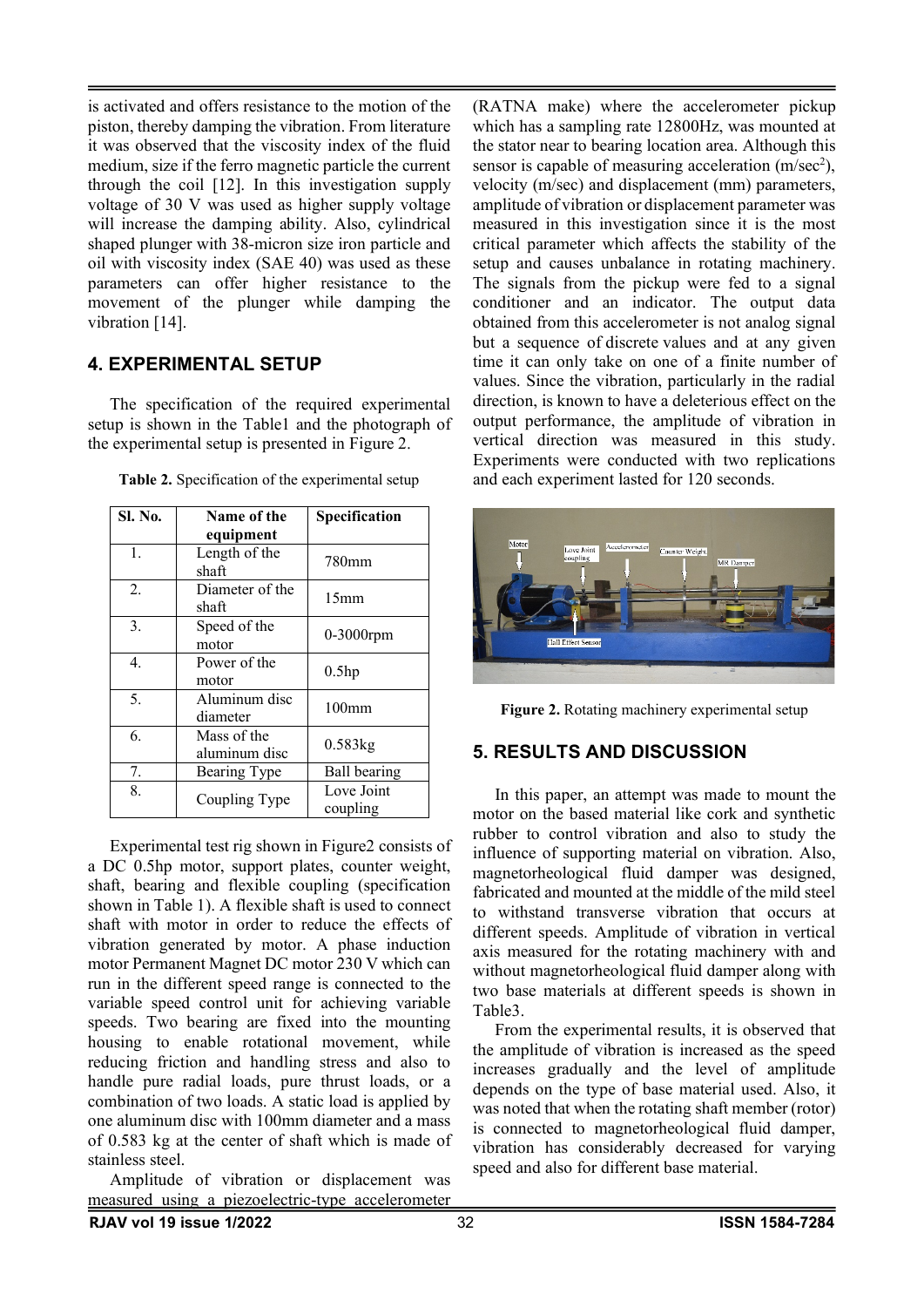| <b>Table 3.</b> Experimental results |                         |                       |                                   |                |  |  |
|--------------------------------------|-------------------------|-----------------------|-----------------------------------|----------------|--|--|
| Shaft                                | Base<br><b>Material</b> | <b>Speed</b><br>(RPM) | оf<br>Amplitude<br>vibration (mm) |                |  |  |
| <b>Material</b>                      |                         |                       | Without<br>Damper                 | With<br>Damper |  |  |
| Mild<br>Steel                        | <b>Rubber</b>           | 500                   | 0.0223855                         | 0.0201795      |  |  |
|                                      |                         | 1000                  | 0.0284180                         | 0.0252170      |  |  |
|                                      |                         | 1500                  | 0.0351475                         | 0.0276530      |  |  |
|                                      |                         | 2000                  | 0.0518650                         | 0.0440285      |  |  |
|                                      |                         | 2500                  | 0.0820390                         | 0.0737390      |  |  |
|                                      |                         | 3000                  | 0.1408740                         | 0.1038700      |  |  |
|                                      | Cork                    | 500                   | 0.0233375                         | 0.0209200      |  |  |
|                                      |                         | 1000                  | 0.0289490                         | 0.0236550      |  |  |
|                                      |                         | 1500                  | 0.0353635                         | 0.0295680      |  |  |
|                                      |                         | 2000                  | 0.0527825                         | 0.0484125      |  |  |
|                                      |                         | 2500                  | 0.0940510                         | 0.073962       |  |  |
|                                      |                         | 3000                  | 0.1550510                         | 0.1212320      |  |  |

From experimental results (shown in Table 3) it is observed that in rotating machinery, base material made of synthetic rubber isolates vibration better than cork and also resulting in less vibration. In general, cork material has the tendency to absorb 30 to 70% of tones in the frequency range from 400 to 4000 Hz and all the cork products have good mechanical strength and also has the ability to retain mechanical properties in the temperature range  $-80^{\circ}$ C to  $140^{\circ}$ C. When the cork is subjected to high forces or pressure, the gas in the cell is compressed, and its structure will reduce in terms of volume. After the cessation of pressure, the cork returns to its original shape. This flexible property inhibited in cork material results in reducing the vibration during rotating machinery. However, the reduction in the vibration level is less when compared to rotating machinery having synthetic rubber as base material. This is due to that fact even though the cork material is capable of absorbing vibration; it does not have the tendency to transmit vibration. Vibrations developed during rotation are not effectively transmitted when cork

material is used instead it absorbed the vibrations induced on it which further lead to ineffective isolation. When synthetic rubber was used, vibrations occurring during different speeds were transmitted to the supporting structure (foundation) thereby acting as effective isolation material and also isolating the rotor from the induced vibration.

The calculated percentage reduction of vibration due to the damping effect generated by magnetorheological fluid damper when cork and synthetic rubber was base material as shown in Table 4. From this table it was found that the amplitude of vibration increases suddenly for both cork and rubber material between the rotational speed range of 2250 – 3000[16]. This sudden increase in damping effect is due to the critical speed which causes whirling of the shaft.

| Table4. Percentage reduction in vibration |                                            |               |  |  |
|-------------------------------------------|--------------------------------------------|---------------|--|--|
|                                           | Percentage reduction in<br>vibration using |               |  |  |
| <b>Speed</b>                              |                                            |               |  |  |
| (RPM)                                     | Cork                                       | <b>Rubber</b> |  |  |
| 500                                       | 10.35                                      | 9.85          |  |  |
| 1000                                      | 18.28                                      | 11.26         |  |  |
| 1500                                      | 16.38                                      | 21.32         |  |  |
| 2000                                      | 8.27                                       | 15.10         |  |  |
| 2500                                      | 21.35                                      | 10.34         |  |  |
| 3000                                      | 21.81                                      | 26.26         |  |  |

The effect of MR fluid on the amplitude of vibration at different speed for the synthetic cork and rubber base material is shown in Figure 3 and 4 respectively. From these Figures it was observed that during minimum speed the effect of MR fluid damper on the amplitude of vibration is negligible. As the speed increases, the damping capability gets increased which resulted in better reduction in vibration. Also, it was noticed that base material made of rubber reduces vibration effectively with and without damper during the similar working conditions.



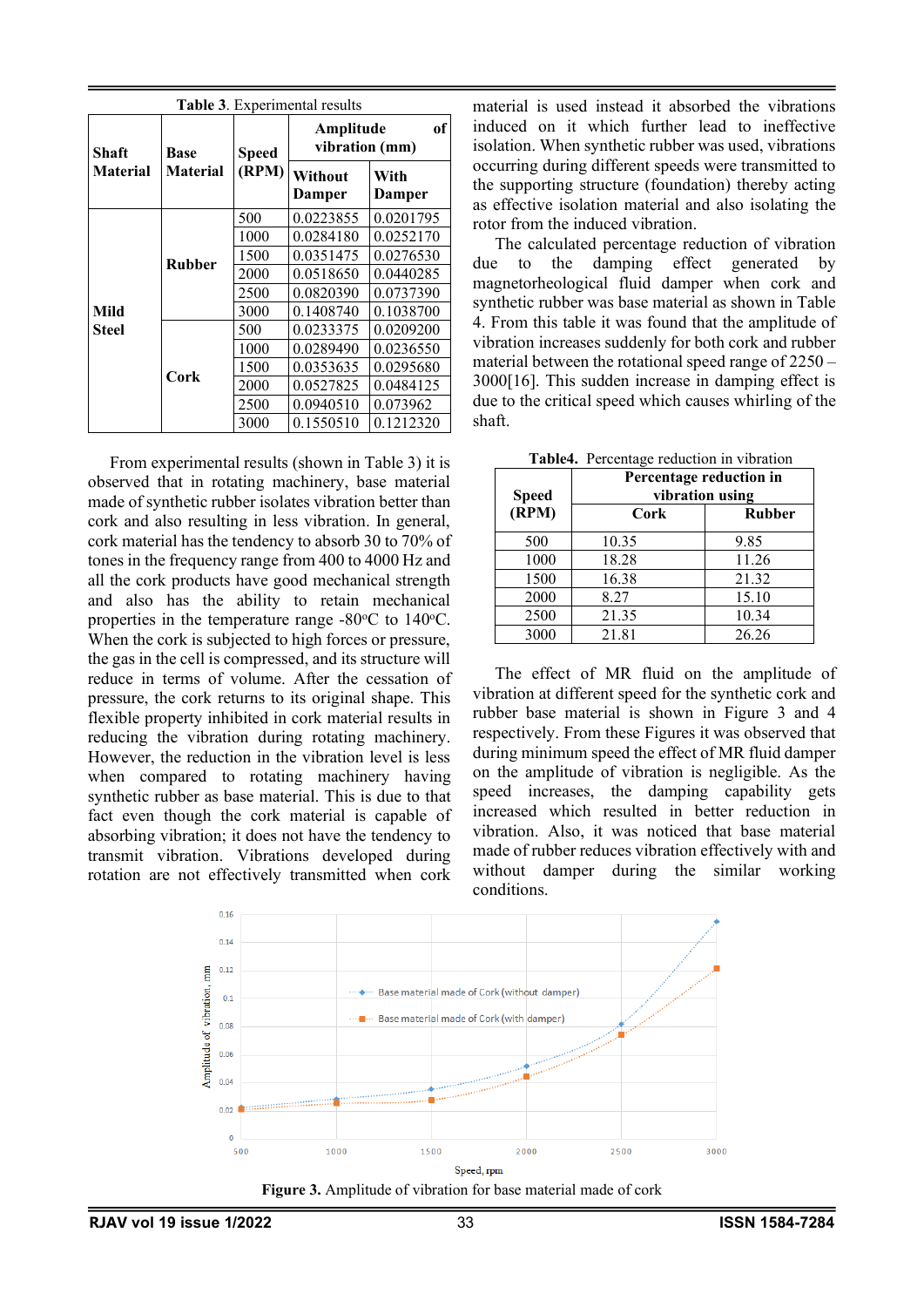

**Figure 4.** Amplitude of vibration for base material made of synthetic rubber

In this investigation, the vibration in rotor dynamics was reduced to a desired level by changing base material and also by adding magnetorheological fluid damper to the system. From the experimental results it appears that the attachment of the damper with rotor has brought forth better reduction in the magnitude of vibration. The vibration that occurs in the rotating machinery was reduced by 26 percentage due to the damping force developed by the rheological fluid damper when subjected to magnetic field. As the coil in the electrical winding gets energized by the supply of voltage, magnetorheological fluid gets activated and offers resistance to the movement of the plunger which was connected with the rotating shaft, thereby reducing the vibration level. Damping mechanism provided in this paper is simple in construction, economically viable and scientifically efficient to control vibration to a greater extent in rotating machineries.

### **6. CONCLUSION**

In this paper, an attempt was made to study the effect of magnetorheological fluid damper on the amplitude of vibration in rotating machinery at different speed levels. Also, the influence of using base materials like cork, synthetic rubber on vibration was studied. A magnetorheological fluid damper which is suitable for rotating machinery has been developed and series of experiments have been carried out which lead to the following conclusions:

1. A magnetorheological fluid damper can reduce the amplitude of vibration effectively in rotating machinery for different speed.

2. Base material made of synthetic rubber reduces vibration effectively compared to cork material.

3. The amplitude of vibrations occurring in rotating machinery is highly influenced by the material used in fabricating the machinery parts.

4. The presence of magnetorheological fluid system can bring forth reduction in vibration to a maximum extent of 26 % during rotating machinery and commercialization of this technique is sure to benefit the industrial sector.

# **ACKNOWLEDGMENTS**

The authors are grateful to the Departmental of Mechanical Engineering, Karunya Institute of Technology and Sciences (Deemed to be University) for facilitating this research work. The authors would like to thank Mr. Devamanoharan, Technical staff, Vibration laboratory for his help in conducting the experiments.

## **REFERENCES**

- [1] Guilherme Kenji Yamamoto, Cesar da Costa, João Sinohara da Silva Sousa, A smart experimental setup for vibration measurement and imbalance fault detection in rotating machinery, *Mechanical Systems and Signal Processing,*  Vol.4, 2016, pp.8–18.
- [2] José M. Bossio, Guillermo R. Bossio, Cristian H. De Angelo, Angular Misalignment in Induction Motors with Flexible Coupling*, Industrial Electronics, 35th Annual Conference of IEEE, IECON'09.* 2009, pp.1033 - 1038.
- [3] Nevzat Ozgiiven H., On the Critical Speed Continuous Shaft-Disk Systems*, Journal of vibration, Acoustics, Stress, and Reliability in design,* Vol.106, No.1, 1984, pp.59-61.
- [4] Gerald Chandrashekar, Fernando Winston Raj, Charles Godwin, P. Sam Paul, Study on the Influence of Shaft Material on Vibration in Rotating Machinery*, materials today: proceedings,* Vol.5, No.5, 2018, pp.12071-12076.
- [5] Victor Daniel R., Savale Amit Siddhappa, Savale Bhushan Gajanan, Vipin Philip, P. Sam Paul, Effect of bearings on vibration in rotating machinery*, IOP Conference Series: Materials Science and Engineering,* Vol.225, 2017, pp. 1-5.
- [6] Sam Paul P., Vardarajan A.S.*,* Effect of Impact Mass on Tool Vibration and Cutting Performance During Turning of Hardened AISI4340 Steel, *Romania Journal of Acoustics and Vibration,* Vol.11, No.2, 2014, pp.154-163.